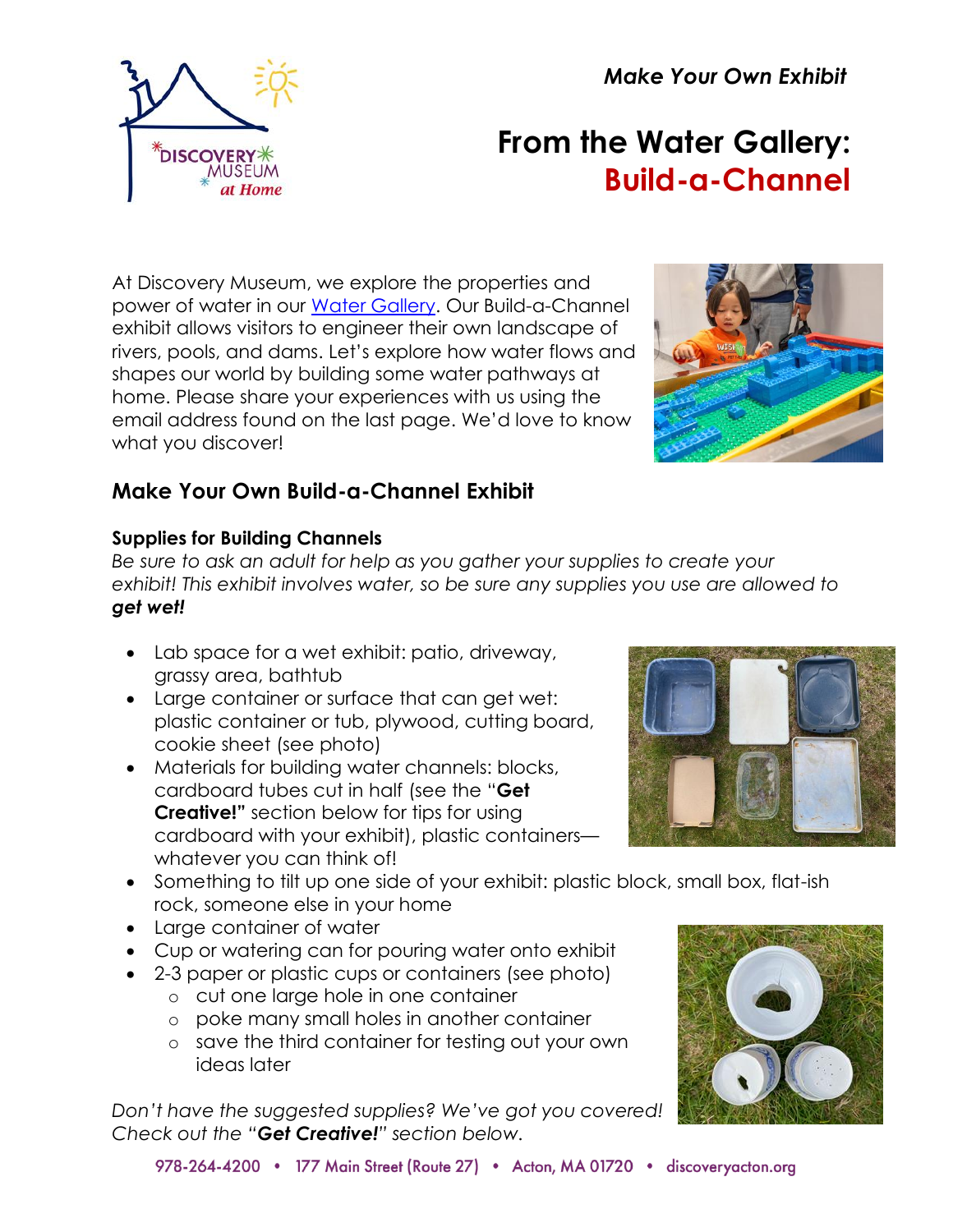

#### **Exploration: Building Channels**

- Prop up the top of your container so that water will flow downhill. Once you start to build your water channels, you may have to adjust the degree of your tilt so that your materials don't slide downhill, too!
- Test your tilted surface by pouring some water onto the top of it. If water doesn't run all the way down your exhibit, make adjustments until water can freely flow downhill.
- Use some of your materials to build a simple channel for your water (see photos).
- Pour a small amount of water into your water channel.



## *What do you notice?*



## **Things To Try**

- Pour different amounts of water into your channel. *What do you observe?*
- Change the design of your channel. *What happens to the stream of water?*
- Build a water channel with a different material*. What do you notice?*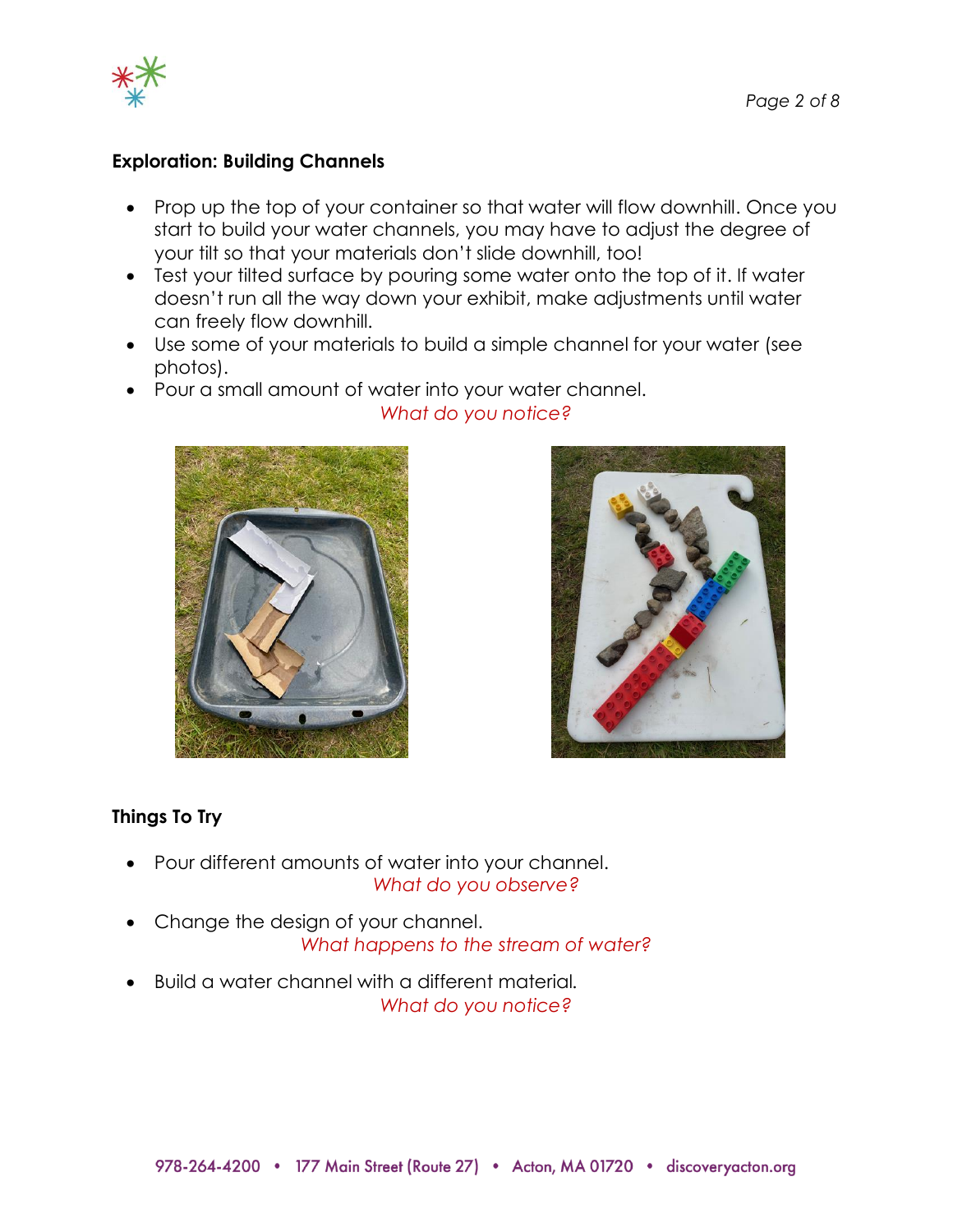

*What happens to the area below the pooling water?*

# **Get Creative!**

Remember, experimenting is about trying new things, observing what happens, and then trying more new things. Not all the supplies you try will work equally well, and that's ok! It's an experiment! Here are some questions to help you get creative and practice your troubleshooting…

- Don't have a wet lab space? That's okay. This experiment can also be done in the kitchen sink—but don't let any of your supplies fall into the drain! You may be able to experiment using your bathroom sink, too, but make sure all of the water makes it into the sink! And have a towel nearby, just in case you spill.
- Don't have a large container that can get wet? A cardboard box or cereal box cut in half will do in a pinch (see photo).
- If your exhibit surface has walls (like a plastic tub), you may need to periodically drain your exhibit of water.
- Using cardboard tubes cut in half for your waterway? Have some extras handy if you can. The water will cause the tubes to flatten, so you may need to replace some parts of your waterway as you play.
- Are your channels floating away with your water? Try:
	- o making your exhibit flatter
	- o pouring less water
	- o pouring water more slowly
	- o using your cups with holes in the bottom to drip water onto your exhibit
	- o heavier materials for building your channel
	- o building higher channel walls
	- o building supports for your channel walls (see photo)
	- o taping down your channel materials







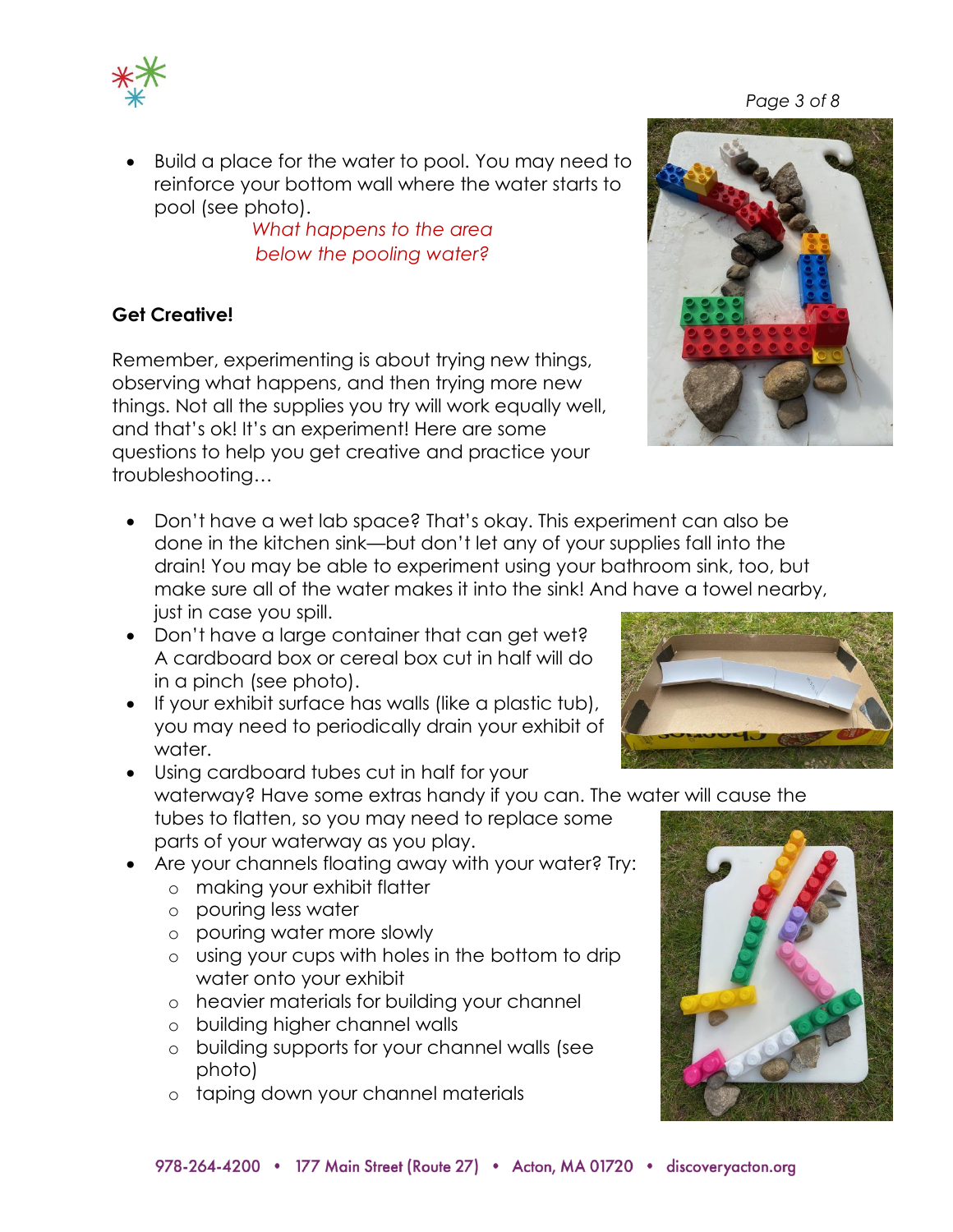

#### **Supplies for Investigating Erosion**

*Be sure to ask an adult for help as you gather your supplies to create your exhibit! This exhibit involves water and possibly dirt, so be sure any supplies you use are allowed to get wet and muddy!*

- Lab space for a wet and dirty exhibit; outside is probably best for this one
- Your exhibit materials from **Exploration: Building Channels**
- Model soil
	- o Sand or dirt for soil; cornmeal and flour can also work, but see the "**Get Creative"** section below for tips
	- o Be sure you're allowed to put your model soil on your exhibit surface. If not, you may need to find another surface for this particular Exploration.
- Model trees
	- o Small twigs, toothpicks, strips of cardboard, pieces of plastic straws
- Model houses
	- o Small squares of cardboard, blocks, Legos
- Model obstacles
	- o Small rocks, small squares of cardboard, toys that can get dirty and wet
- Model pipes
	- o Cardboard tubes, or pieces of paper rolled into tubes and taped together
- Ruler or other long, flat piece of plastic

#### **Exploration: Investigating Erosion**

- Prop up your exhibit so that the water will run downhill.
- Make an initial observation of your landscape by slowly pouring some water onto the top of it.

#### *What do you notice?*

• Dig a straight trench into the model soil and pour some water into it (see photo).

*What do you notice? What do you observe about the color of the water at the bottom of the hill?*

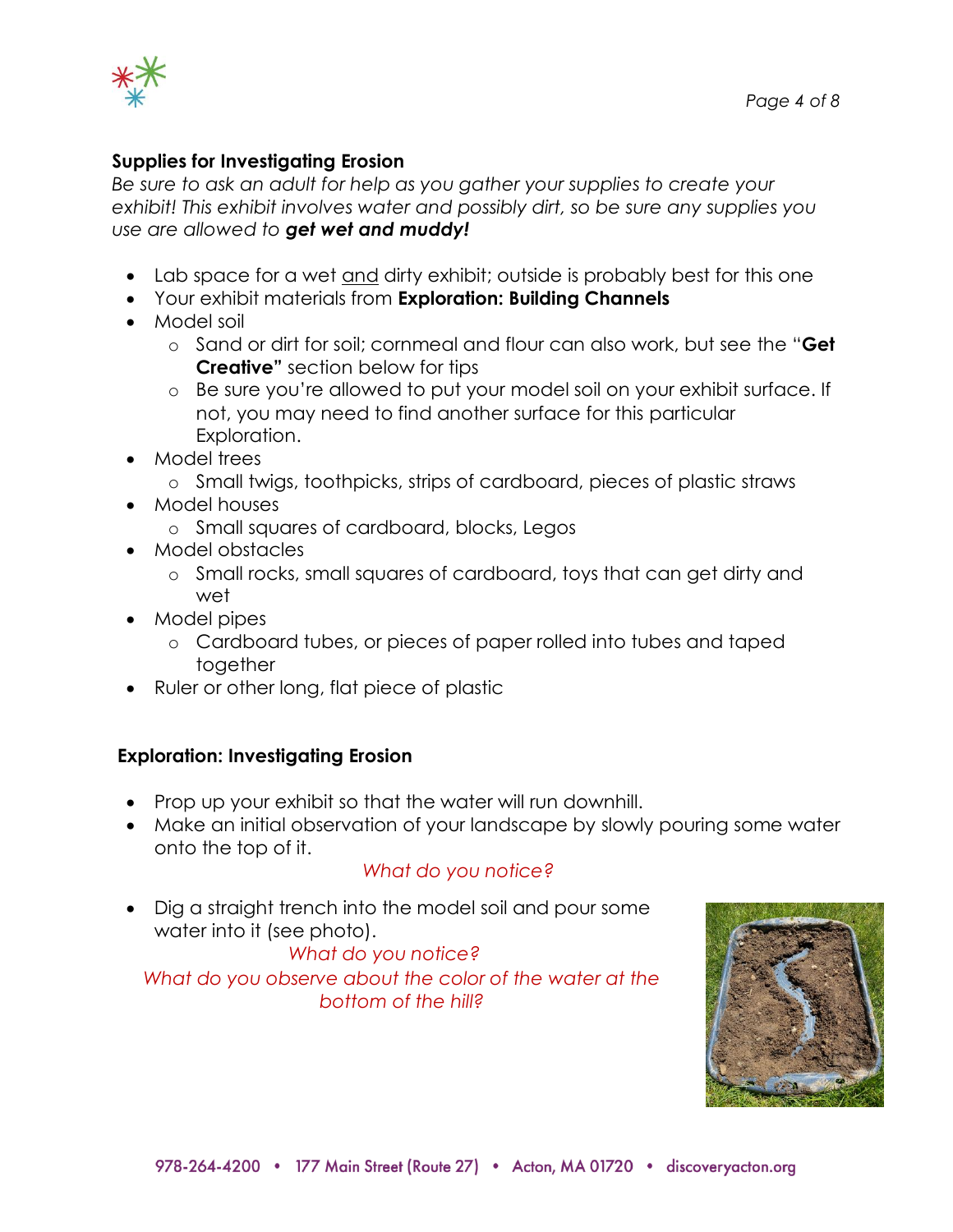

#### **Things To Try**

• Change the path of your trench.

*What do you observe?*

• Bring rainstorms to your landscape by using your cups with holes in the bottom.

*How do different amounts of rainfall affect your landscape?*

- Change where in your exhibit you add water. *What do you notice about the landscape? About the path the water takes?*
- Alter your landscape by adding mountains, valleys, and cliffs. *How do your features affect the water flow? What happens to your features when you rain water onto the landscape? What do you notice about the landscape when rain falls in the exact same place over and over again?*
- Add trees, houses, obstacles, and tubes in different patterns (see photo).

*What happens to the flow of water? What happens to the soil around the objects? Below the objects?*

• Place your ruler or flat piece of plastic on the model soil and slowly pour water directly above the plastic (see photo).

*What do you notice about how the water flows? What do you notice about the soil below the plastic?*



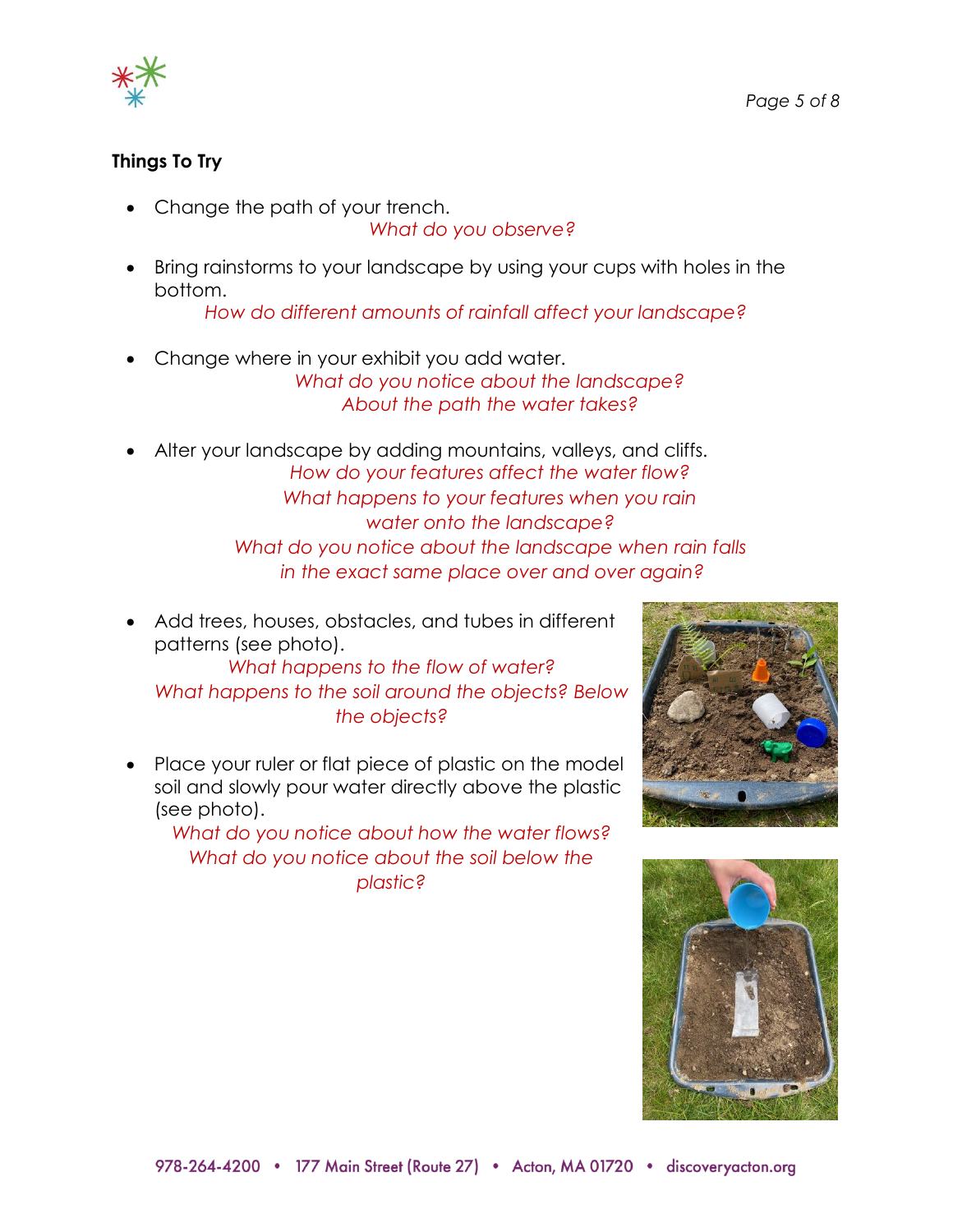

## **Get Creative!**

Remember, experimenting is about trying new things, observing what happens, and then trying more new things. Not all the supplies you try will work equally well, and that's ok! It's an experiment! Here are some questions to help you get creative and practice your troubleshooting…

- Using cornmeal or flour for your model dirt? Here are a few tips:
	- o To save food, use a small container with walls so your model soil doesn't flow right out of your exhibit. You may need to drain your exhibit of water periodically.
	- o These materials work really well for observing water and soil flow around your trenches. Once you add water to these materials, however, they can start to change consistency quickly, so you'll want to move quickly as you explore your landscape (see photo).



## **What's Going On?**

When you rain and pour water onto your landscape, does the water change the landscape? Can you see your model soil move along with the flowing water?

Moving water can contain a lot of energy, and with this energy it carves its own path through the Earth. As water flows, it picks up materials in its path—rocks, soil, sand—and takes them for a ride. The water deposits these materials in a new location, somewhere along the water's path. The process of water moving natural materials from one place to another is called *erosion*.

Playing with your exhibit, you may notice the water at the bottom of the hill is much cloudier or dirtier than the water you pour onto the top of the hill. You also may notice that as water flows past structures in your exhibit, the landscape around those structures changes. Both of these observations signify that erosion is occurring.

Rivers and streams are not the only habitats that move Earth materials from one place to another. Have you ever walked along the beach and seen something that was washed up onto the shore by the ocean? Ocean waves can certainly move materials around, as can wind and ice.

Erosion is related to another event that helps shape our landscapes, and that is *weathering*. Weathering is the breaking down of Earth materials caused by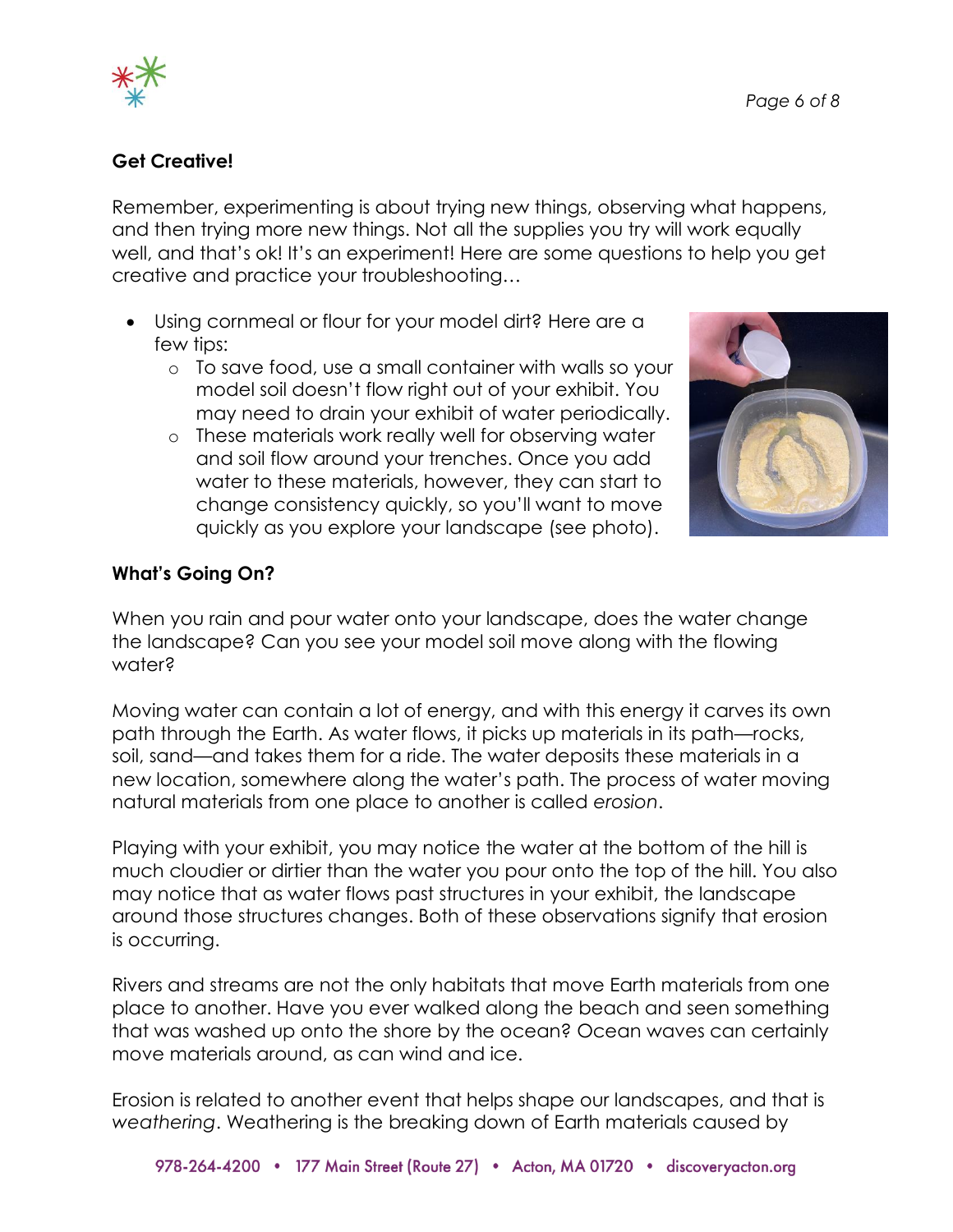

water and wind; erosion is the movement of those smaller broken-down pieces. Weathering happens at a location, and erosion happens on the move. Therefore, as weathering takes place, small pieces are created that are then eroded away.

#### *In your exhibit, does erosion always look the same? What affects the amount of erosion you see?*

Some of the factors that change erosion patterns in your exhibit are similar to ones that can impact erosion in the natural world. Erosion is a natural process caused by moving water and moving wind. Erosion can speed up or slow down as the landscape changes. Unfortunately, human activity sometimes unnaturally speeds up erosion and negatively impacts the surrounding environment.

For example, removal of plants and trees increases erosion. Plants slow down soil erosion by slowing down water flow. Slower moving water soaks into the ground rather than flowing by and picking up soil along the way. Therefore, removal of plants by humans can increase soil erosion. Greater amounts of moving water can also increase erosion. Scientists are observing greater water flow due to melting glaciers, increased rainfall, and rising sea levels.

Erosion is an excellent example of a healthy and natural process that can be accelerated in an unhealthy way by human activity. The Discovery Museum Build-a-Channel Challenge explores this concept further.

# **Discovery Museum Build-a-Channel Challenge**

Can you help protect a small town from erosion?

- Place a group of houses in the middle of your exhibit.
- Pour water uphill from the houses and watch what happens.
- Use any materials you have to experiment with different ways to minimize erosion around the town.

*How many different solutions can you design? Do any of your solutions involve building new structures? Do any of your solutions involve natural methods? Would your solutions withstand a large storm? How might your solutions affect fish and animals in the area? Could any of your solutions be used in a real town built on a hill? What recommendations would you give to the townspeople if they wanted to build a new town next door?*